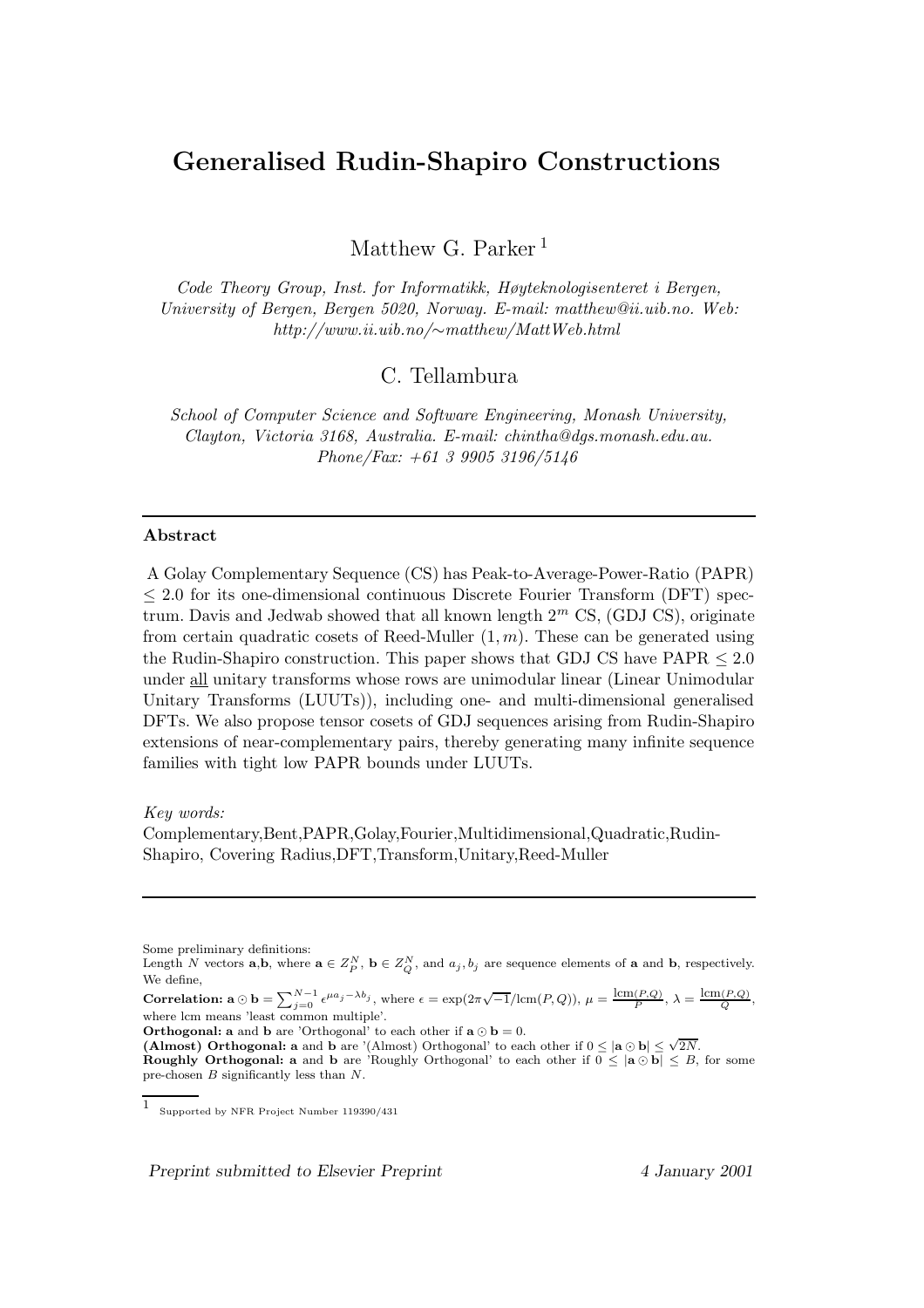**Tensor Permutation:** Tensor permutation of m r-state variables,  $x_i$ , takes  $x_i$  to  $x_{\pi(i)}$ , where permutation  $\pi$  is any permutation of integers  $Z_m$ .

Sequence representations for linear functions,  $x_i$ , are of the form  $x_0 = 0101010101 \dots, x_1 = 001100110011 \dots$  $x_2 = 0000111100001111...$ , and so on.

**Definition 1** L<sub>m</sub> is the infinite set of all linear functions in m binary variables over all alphabets,  $Z_n$ ,  $1 \leq n \leq \infty$ .

$$
\mathbf{L}_{\mathbf{m}} = \{ \beta \oplus (0, \alpha_0) \oplus (0, \alpha_1) \oplus \ldots \oplus (0, \alpha_{m-1}) \}, \mod n \tag{1}
$$

where  $\oplus$  means 'tensor sum',  $\beta, \alpha_j \in Z_n \ \forall j$ ,  $gcd(\beta, n) = gcd(\alpha_j, n) = 1$ .

Definition 2  $\text{F1}_m \subset L_m$  is the infinite set of all one-dimensional linear Fourier functions in m binary variables over <u>all</u> alphabets,  $Z_n$ ,  $1 \leq n \leq \infty$ ,

$$
\mathbf{F1}_{\mathbf{m}} = \{ (0, \delta) \oplus (0, 2\delta) \oplus (0, 4\delta) \oplus \ldots \oplus (0, 2^{m-1}\delta), \mod n
$$
  

$$
1 \le n \le \infty, 0 \le \delta < n, \gcd(\delta, n) = 1 \}
$$
\n
$$
(2)
$$

**Definition 3** Fm<sub>m</sub>  $\subset$  L<sub>m</sub> is the infinite set of all m-dimensional linear Fourier functions in m binary variables over <u>all</u> alphabets,  $Z_n$ ,  $1 \leq n \leq \infty$ ,

$$
\mathbf{Fm}_{\mathbf{m}} = \{ (0, \delta + c_0) \oplus (0, \delta + c_1) \oplus (0, \delta + c_2) \oplus \ldots \oplus (0, \delta + c_{n-1}) \mod n \}
$$
  
2 \le n \le \infty, n \ even, 0 \le \delta < n/2, \hspace{1cm} \gcd(\delta, n) = 1, c\_i \in \{0, n/2\} \} (3)

**Definition 4** A  $2^m \times 2^m$  Linear Unimodular Unitary Transform (LUUT) **L** has rows taken from  $\mathbf{L_m}$ such that  $\mathbf{L} \mathbf{L}^{\dagger} = 2^m \mathbf{I_m}$ , where  $\dagger$  means conjugate transpose,  $\mathbf{I_t}$  is the  $2^t \times 2^t$  identity matrix, and a row, **u**, of **L** 'times' a column, **v**, of **L**<sup>†</sup> is computed as **u** $\odot$  (-**v**).

# 1 Introduction

Length  $N = 2^m$  Complementary Sequences (CS) are (Almost) Orthogonal to  $\mathbf{F1}_{\mathbf{m}}$  [4,3]. Length  $2^m$  CS over  $Z_{2^h}$ , as formed using the Davis-Jedwab construction,  $DJ_{m}$ , are also Roughly Orthogonal to each other [3,8]. This paper shows that  $DJ_m$  is (Almost) Orthogonal to  $L_m$ , and therefore each member of  $DJ_m$  has a Peak-to-Average Power Ratio (PAPR)  $\leq$  2.0 under all Linear Unimodular Unitary Transforms (LUUTs) of length 2 <sup>m</sup>. The properties of  $DJ<sub>m</sub>$  are shown to follow directly from a generalisation of the Rudin-Shapiro construction [10,9,4,5,1]. We then propose tensor cosets of  $\mathbf{DJ}_{m}$ , identifying near-complementary seed pairs whose power sum has  $PAPR \leq v$  under certain LUUTs, where  $v$  is small. We grow sequence sets from these pairs by repeated application of Rudin-Shapiro so that these sets also have  $PAPR \leq v$ under certain LUUTs. In this way we extend [3,8] by proposing further infinite sequence families with tight one-dimensional Fourier PAPR bounds, and of degree higher than quadratic. We also confirm and extend recent results of [2] who construct families of Bent sequences using Bent sequences as seed pairs, although not in the context of Rudin-Shapiro.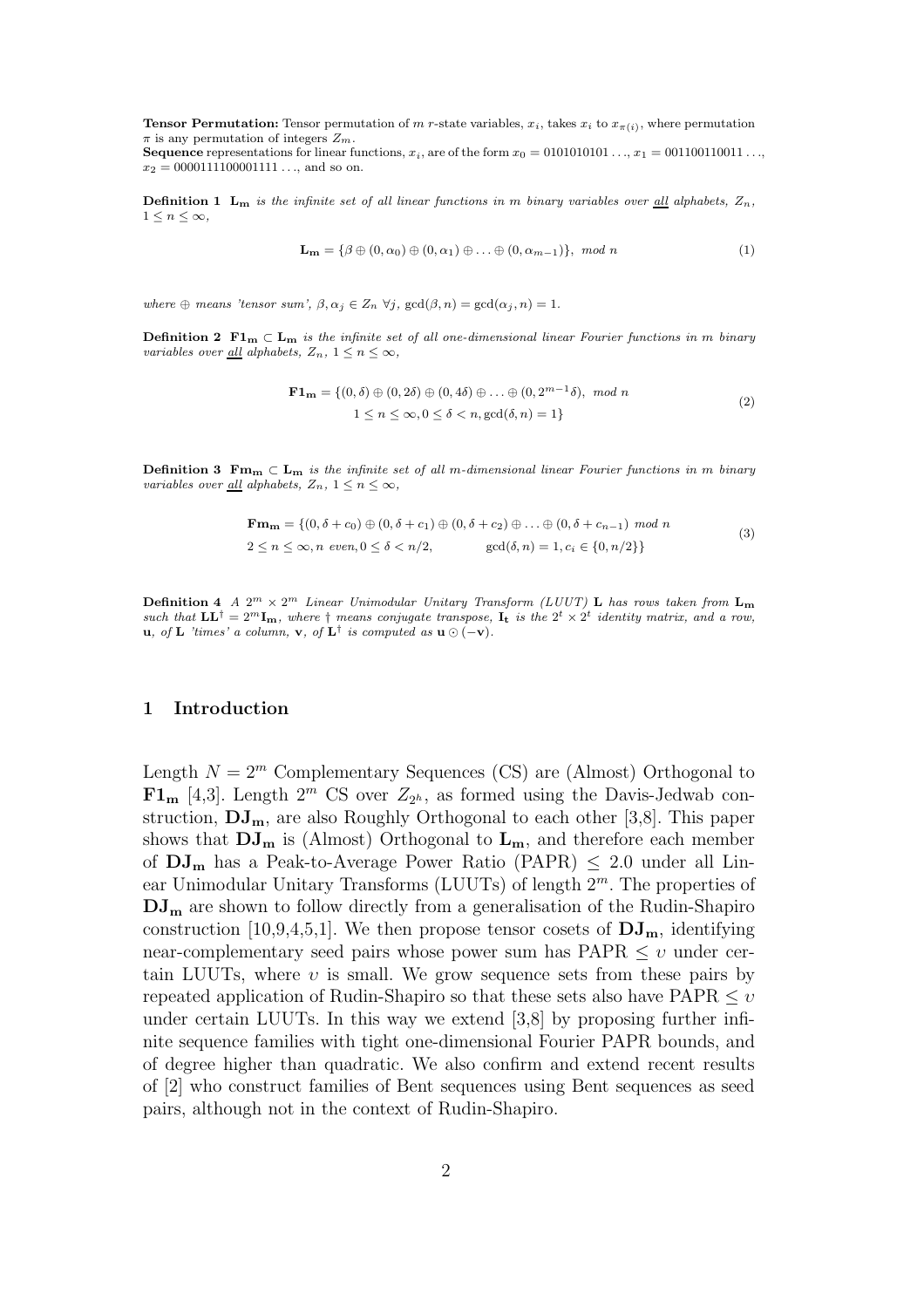#### 2 Complementary Sequences (CS)

**Definition 5** [4,3] Length N sequences s0 and s1 are a CS pair if the sum of their one-dimensional Fourier power spectrums is flat and equal to 2N.

**Implication 1**  $\begin{bmatrix} 4 & 3 \end{bmatrix}$  A length N CS, s, has a Peak-to-Average-Power-Ratio (PAPR) for its one-dimensional Fourier power spectrum constrained by,

$$
1.0 \le PAPR(\mathbf{s}) \le \frac{2N}{N} = 2.0\tag{4}
$$

**Theorem 1** [3] **s** is a Golay-Davis-Jedwab (GDJ) CS if of length  $2^m$  and expressible as a function of m variables over  $Z_{2^h}$  as,

$$
\mathbf{s}(x_0, x_1, \dots, x_{m-1}) = 2^{h-1} \sum_{k=0}^{m-2} x_{\pi(k)} x_{\pi(k+1)} + \sum_{k=0}^{m-1} c_k x_k + d \tag{5}
$$

where  $\pi$  is a permutation of the symbols  $\{0, 1, \ldots, m-1\}$ ,  $c_k, d \in Z_{2^h}$ , and the  $x_k$  are linear functions over  $Z_{2^h}$ . We refer to the set of GDJ CS over  $Z_{2^h}$  as  $\mathbf{DJ_{m,h}}$ , and refer to  $\mathbf{DJ_{m,\infty}}$  as  $\mathbf{DJ_{m}}$ .

There are  $(\frac{m!}{2})$  $\frac{2}{2}$ ) $2^{h(m+1)}$  sequences in  $\bf DJ_{m,h}$ , and  $\bf DJ_{m,h}$  has minimum Hamming Distance  $\geq 2^{m-2}$ . Thus, for distinct  $s0, s1 \in DJ_{m,1}$ ,  $s0 \odot s1 \leq 2^{m-1}$ .

# 3 Distance of  $DJ_m$  from  $L_m$

#### **Theorem 2 DJ<sub>m</sub>** is (Almost) Orthogonal to  $L_m$ .

**Proof Overview:** We prove for  $\mathbf{DJ}_{m,1}$  by using the Rudin-Shapiro construction [10,9] to simultaneously construct  $\mathbf{DJ}_{m,1}$  and  $\mathbf{L}_m$ . We then extend the proof to  $\overline{\mathrm{DJ}_{\mathrm{m}}}$ . Let  $\mathrm{s0}_{\mathrm{j}}$ ,  $\mathrm{s1}_{\mathrm{j}}$  be a CS pair in  $\overline{\mathrm{DJ}}_{\mathrm{m}}$ . More specifically, let  $\mathrm{s0}_{\mathrm{0}}$ ,  $\mathrm{s1}_{\mathrm{0}}$  be the length 1 sequences,  $\mathbf{s0_0} = (0)$ ,  $\mathbf{s1_0} = (1)$ , where  $\mathbf{s0_0}, \mathbf{s1_0} \in \mathbf{DJ}_{0,1}$ . The Rudin-Shapiro sequence construction is as follows:

$$
\mathbf{s0}_{\mathbf{j}} = \mathbf{s0}_{\mathbf{j}-1} | \mathbf{s1}_{\mathbf{j}-1}, \qquad \mathbf{s1}_{\mathbf{j}} = \mathbf{s0}_{\mathbf{j}-1} | \overline{\mathbf{s1}_{\mathbf{j}-1}} \tag{6}
$$

where  $s0_j, s1_j \in DJ_{j,1}$ ,  $\overline{s}$  means negation of  $s$ , and  $|$  means sequence concatenation. Example 1:  $s0_1 = 01$ ,  $s1_1 = 00 \Rightarrow s0_2 = 0100$ ,  $s1_2 = 0111$ .

More generally we generate the RM $(1, m)$  coset of  $x_0x_1 + x_1x_2 + \ldots + x_{m-2}x_{m-1}$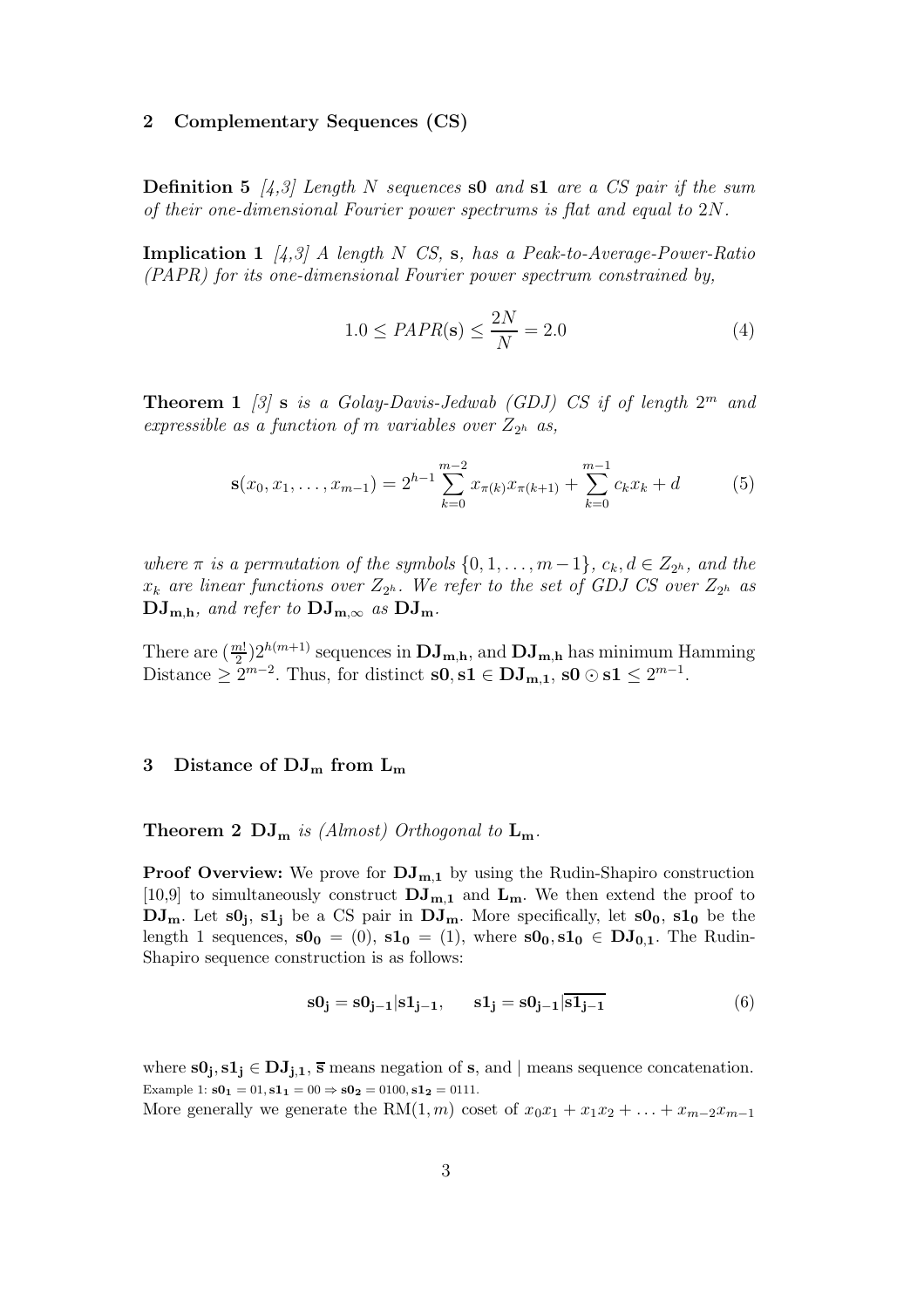using all  $2^m$  combinations of m iterations of the two constructions,

$$
A: \quad \mathbf{s0}_{\mathbf{j}} = \mathbf{s0}_{\mathbf{j}-1} | \mathbf{s1}_{\mathbf{j}-1}, \quad \mathbf{s1}_{\mathbf{j}} = \mathbf{s0}_{\mathbf{j}-1} | \overline{\mathbf{s1}_{\mathbf{j}-1}}
$$
  
and  

$$
B: \quad \mathbf{s0}_{\mathbf{j}} = \overline{\mathbf{s0}_{\mathbf{j}-1}} | \mathbf{s1}_{\mathbf{j}-1}, \quad \mathbf{s1}_{\mathbf{j}} = \overline{\mathbf{s0}_{\mathbf{j}-1}} | \overline{\mathbf{s1}_{\mathbf{j}-1}}
$$

$$
(7)
$$

Algebraically, constructions (7) become,

$$
A: \frac{\mathbf{s0}_{\mathbf{j}}(x) = x_{j-1}(\mathbf{s0}_{\mathbf{j-1}}(x') + \mathbf{s1}_{\mathbf{j-1}}(x')) + \mathbf{s0}_{\mathbf{j-1}}(x')}{\mathbf{s1}_{\mathbf{j}}(x) = \mathbf{s0}_{\mathbf{j}}(x) + x_{j-1}
$$
  
and  

$$
B: \frac{\mathbf{s0}_{\mathbf{j}}(x) = x_{j-1}(\mathbf{s0}_{\mathbf{j-1}}(x') + \mathbf{s1}_{\mathbf{j-1}}(x') + 1) + \mathbf{s0}_{\mathbf{j-1}}(x') + 1}{\mathbf{s1}_{\mathbf{j}}(x) = \mathbf{s0}_{\mathbf{j}}(x) + x_{j-1}}
$$
  
where  $x = (x_0, x_1, ..., x_{j-1}), x' = (x_0, x_1, ..., x_{j-2})$  (8)

We generate  $\mathbf{DJ_{m,1}}$  from this coset by permutation of the indices, *i*, of  $x_i$  (tensor permutation). There are  $\frac{m!}{2}$  such tensor permutations, (ignoring reversals). Example 2: Let  $s0_3 = x_0x_1 + x_1x_2 + x_2 + 1 = 11100010$ . Permuting  $x_0 \to x_1, x_1 \to x_0, x_2 \to x_2$ , gives  $\mathbf{s0_3'} = x_0x_1 + x_0x_2 + x_2 + 1 = 11100100$ , where  $\mathbf{s0_3}, \mathbf{s0_3'} \in \mathbf{DJ_{m,1}}$ .

We prove Theorem 2 for construction  $(6)$ . The proof for construction  $(7)$  with subsequent tensor permutation is straightforward. Let  $f_i$  be a sequence in  $L_i$  (Definition 1), and let  $f_0$  be the length 1 sequence,  $f_0 = (\beta)$ , where  $\beta \in Z_n, 1 \leq n \leq \infty$ . Let  $p_j, q_j$  be complex numbers satisfying,

$$
p_j = \mathbf{f_j} \odot \mathbf{s0_j}, \qquad q_j = \mathbf{f_j} \odot \mathbf{s1_j}
$$
 (9)

Let 
$$
\mathbf{f_j} = \mathbf{f_{j-1}} \oplus (0, \alpha_{j-1}), \text{ mod } n \tag{10}
$$

 $\alpha_{j-1} \in Z_n, 1 \leq n \leq \infty$ ,  $gcd(\alpha_{j-1}, n) = 1$ . Using (10)  $\forall \alpha_j$  we generate **L**<sub>j</sub>. Combining (9), (6) and (10),

$$
p_j = \mathbf{f}_{\mathbf{j}-1} \odot \mathbf{s0}_{\mathbf{j}-1} + \epsilon^{\alpha_{j-1}} \mathbf{f}_{\mathbf{j}-1} \odot \mathbf{s1}_{\mathbf{j}-1} = p_{j-1} + \epsilon^{\alpha_{j-1}} q_{j-1}
$$
(11)

$$
q_j = \mathbf{f}_{j-1} \odot \mathbf{s0}_{j-1} - \epsilon^{\alpha_{j-1}} \mathbf{f}_{j-1} \odot \mathbf{s1}_{j-1} = p_{j-1} - \epsilon^{\alpha_{j-1}} q_{j-1}
$$
(12)

where  $\epsilon = \exp(2\pi\sqrt{-1}/n)$ . Applying,

$$
|\phi p + \theta q|^2 + |\phi p - \theta q|^2 = 2(|\phi|^2 |p|^2 + |\theta|^2 |q|^2)
$$
\n(13)

for the special case  $|\phi|^2 = |\theta|^2 = 1$ , to (11) and (12) we get,

$$
|p_j|^2 + |q_j|^2 = 2(|p_{j-1}|^2 + |q_{j-1}|^2) = 2^j(|p_0|^2 + |q_0|^2)
$$
\n(14)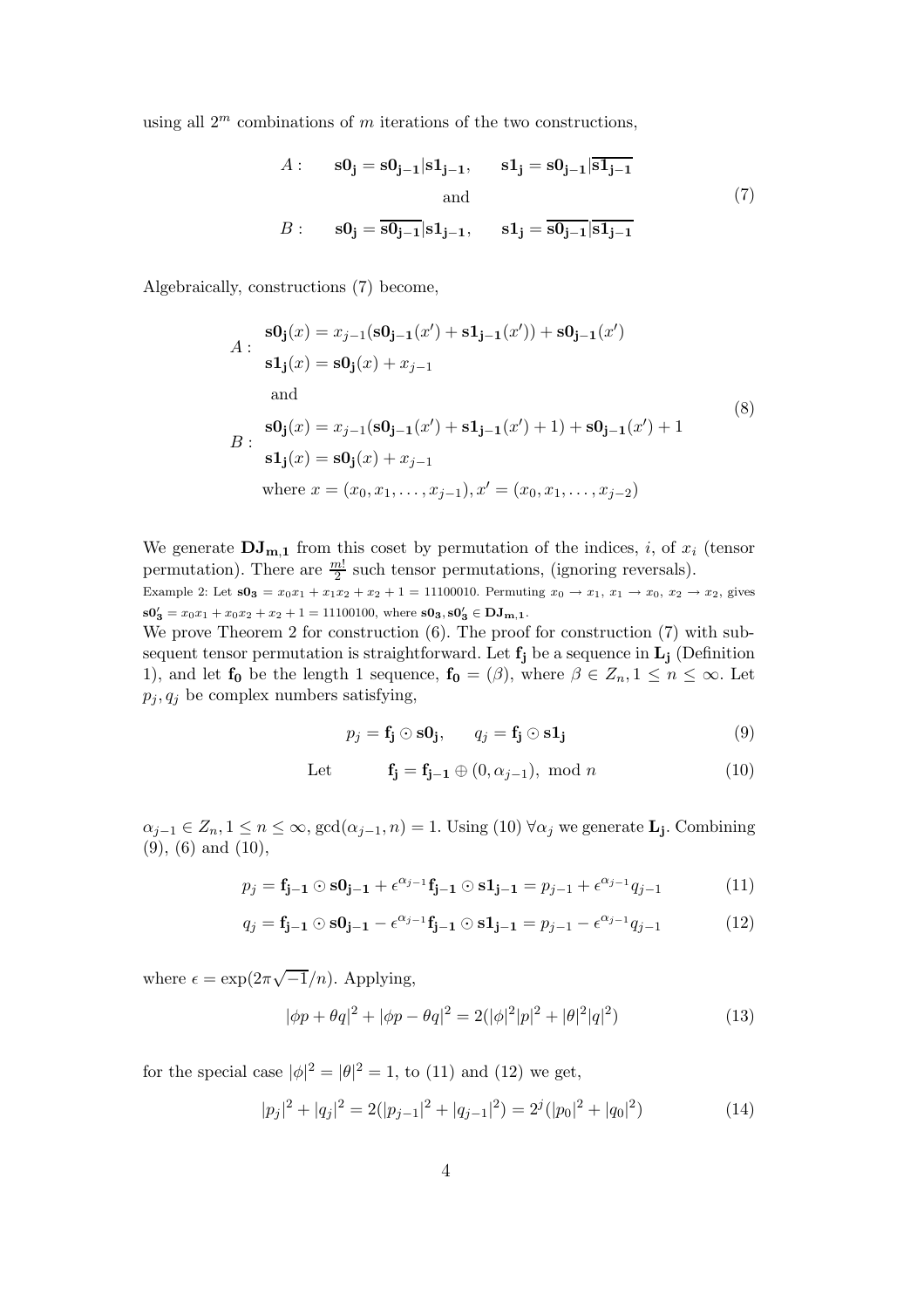Noting that  $|p_0|^2 = |q_0|^2 = 1$ , it follows that  $|p_j|^2 \leq 2^{j+1}$ ,  $|q_j|^2 \leq 2^{j+1}$ . Theorem 2 follows directly for a subset of  $\mathrm{DJ}_{m,1}$  comprising sequences generated by (6). The proof follows for the RM(1, m) coset of  $x_0x_1 + x_1x_2 + \ldots x_{m-2}x_{m-1}$  by replacing construction (6) with constructions (7). Further extension to  $\mathbf{DJ}_{m,1}$  follows by observing that identical tensor-permuting of  $f$  and  $s$  leaves the argument of  $(11)$  -(12) unchanged. The proof for  $\mathbf{DJ}_{\mathbf{m}}$  follows.

## 4 Transform Families With Rows From  $L_m$

From Theorem 2 sequences from  $DJ_{m}$  have (Almost) flat spectrum under all LUUTs (see Definition 4). By Parseval's theorem the PAPR of sequences from  $DJ_{m}$  under such transforms is  $\leq 2.0$  This section highlights two important LUUT sub-classes, firstly the one-dimensional Consta-Discrete Fourier Transforms (CDFTs), and secondly the m-dimensional Constahadamard Transforms (CHTs). An  $N \times N$  Consta-DFT (CDFT) matrix has rows from  $F1_m$ and is defined over  $Z_n$  by,

$$
\begin{pmatrix}\n0 & d & 2d & \dots & (N-1)d \\
0 & d+k & 2(d+k) & \dots & (N-1)(d+k) \\
\vdots & \vdots & \vdots & \vdots \\
0 & d+(N-1)k & 2(d+(N-1)k) & \dots & (N-1)(d+(N-1)k)\n\end{pmatrix}
$$
\n(15)

 $1 \leq n \leq \infty$ ,  $N|n, k = \frac{n}{N}$  $\frac{n}{N}, d \in Z_k$ ,  $gcd(d, k) = 1$ , (including the case  $d = 0$ ,  $k = 1$ , which is the  $N \times N$  DFT).

A radix-2  $N = 2<sup>m</sup>$ -point CHT matrix has rows from  $\mathbf{L}_{\mathbf{m}}$  over  $Z_n$  and is defined by the m-fold tensor sum of CHT kernels,

$$
\begin{pmatrix}\n0 & \delta_0 \\
0 & \delta_0 + \frac{n}{2}\n\end{pmatrix} \oplus \begin{pmatrix}\n0 & \delta_1 \\
0 & \delta_1 + \frac{n}{2}\n\end{pmatrix} \oplus \dots \oplus \begin{pmatrix}\n0 & \delta_{m-1} \\
0 & \delta_{m-1} + \frac{n}{2}\n\end{pmatrix} = \oplus_{i=0}^{m-1} \begin{pmatrix}\n0 & \delta_i \\
0 & \delta_i + \frac{n}{2}\n\end{pmatrix}
$$
\n(16)

 $2 \leq n \leq \infty, n \text{ even}, 0 \leq \delta_i < \frac{n}{2}$  $rac{n}{2}$  gcd $(\delta_i, \frac{n}{2})$  $\binom{n}{2} = 1$ , (including the case  $\delta_i = 0$ ,  $n = 2$ ). The Hadamard Transform (HT) is  $\bigoplus^m \mathbf{H}$ , where  $\mathbf{H} = \begin{pmatrix} 0 & 0 \\ 0 & 1 \end{pmatrix}$ 0 1 ) over  $Z_2$ , and the Negahadamard Transform (NHT) is  $\bigoplus^m \mathbb{N}$ , where  $\mathbb{N} = \left( \begin{smallmatrix} 0 & 1 \\ 0 & 3 \end{smallmatrix} \right)$ 0 3 ) over  $Z_4$ .

# 4.1 The (Almost) Constabent Properties of  $\rm{DJ}_{m}$

**Definition 6** [6] A length  $2^m$  sequence, s, is Bent, Negabent, Constabent, if it has  $PAPR = 1.0$  under HT, NHT, and CHT, respectively. It is (Almost) Bent, (Almost) Negabent, (Almost) Constabent, if it has PAPR ≤ 2.0 under HT, NHT, and CHT, respectively.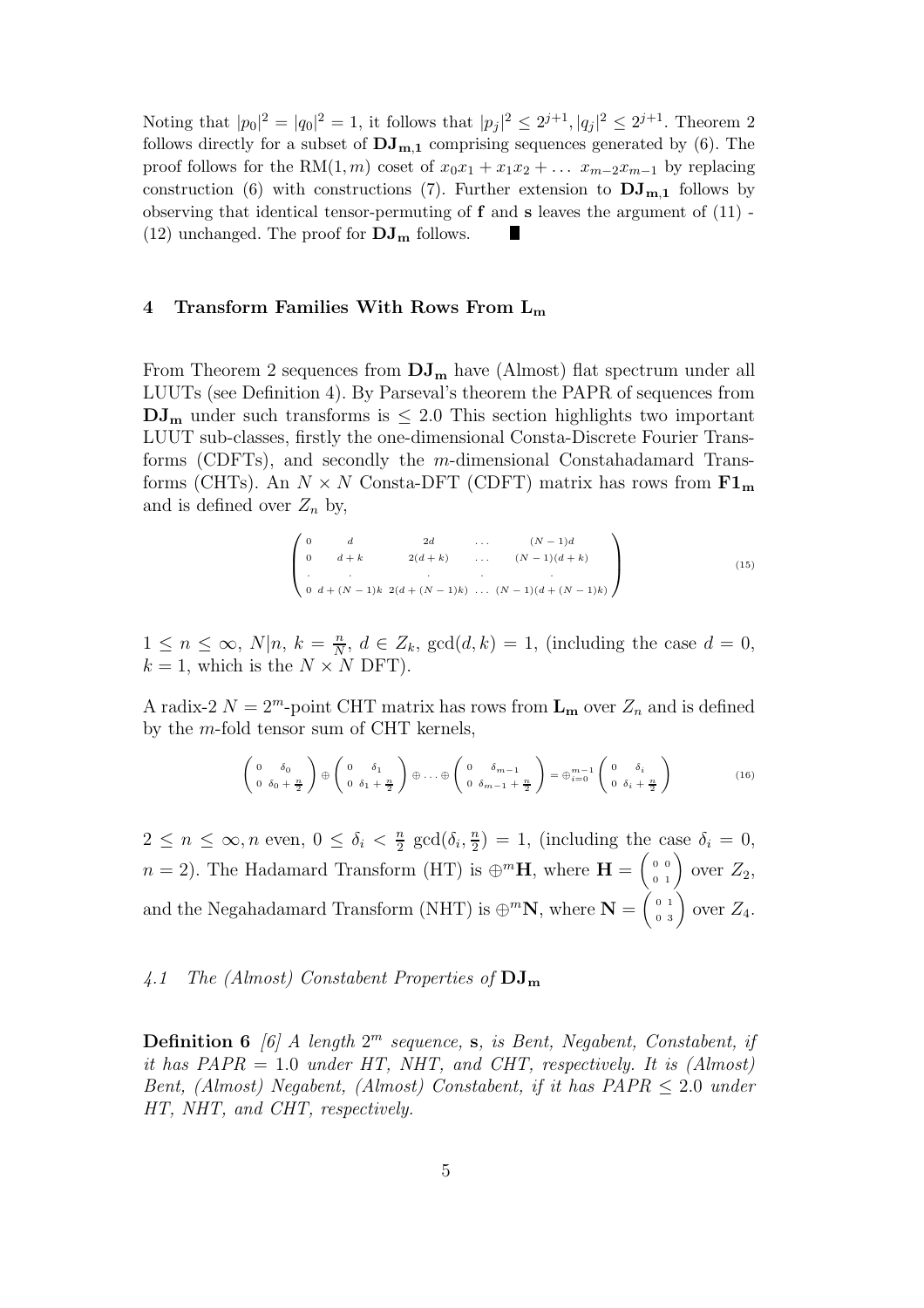From Theorem 2,  $DJ_m$  is (Almost) Constabent. More particularly,

**Theorem 3** [6]  $DJ_{m,1}$  is Bent for m even, and (Almost) Bent, with PAPR  $= 2.0$ , for m odd.

**Theorem 4** [6]  $\text{DJ}_{m,1}$  is Negabent for  $m \neq 2 \mod 3$ , and (Almost) Negabent, with  $PAPR = 2.0$ , for  $m = 2 \mod 3$ .

**Corollary 5** [6]  $\text{DJ}_{m,1}$  is Bent and Negabent for m even,  $m \neq 2 \mod 3$ .

#### 5 Seeded Extensions of  $\mathrm{DJ}_{\mathrm{m}}$

 $DJ_m$  is recursively constructed using the initial length 1 CS pair,  $sO_0$  = (0) and  $s1_0 = (1)$ .  $DJ_m$  is (Almost) Orthogonal to  $L_m$  precisely because  $|\mathbf{f} \odot \mathbf{s0_0}|^2 + |\mathbf{f} \odot \mathbf{s1_0}|^2 = 2.0, \forall \mathbf{f} \in \mathbf{L_0}$ . 2.0 is the lowest possible value. We can, instead, take any pair of length-t starting sequences  $\mathbf{S0}_0$  and  $\mathbf{S1}_0$ , such that,

$$
|\mathbf{f} \odot \mathbf{s0_0}|^2 + |\mathbf{f} \odot \mathbf{s1_0}|^2 \le vt, \quad \forall \mathbf{f} \in \mathbf{E_0}
$$
 (17)

 $X_{\!Z_{\!m}^\prime}$ /

where  $\mathbf{E}_0$  is any desired set of length-t sequences, and v is a real value  $\geq$  2.0. Let  $t = w2^u$ , w odd. We define an ordered subset of u integers,  $\mathbf{U} = \{q_0, q_1, \ldots, q_{u-1}\}\$ for integers  $q_i$ ,  $\mathbf{U} \subset \mathbf{Z_m}$ ,  $q_i \neq q_k$ ,  $i \neq k$ . We also define  $\mathbf{Z'_{m}} = \mathbf{Z_{m}}$   $\bigwedge \mathbf{U}$ .  $\mathbf{x_{U}}$  is the set of two-state variables  $\{x_{q_0}, x_{q_1}, \ldots, x_{q_{u-1}}\}$  over which a starting seed is described,  $\mathbf{x}_{\mathbf{Z}'_{m}}$  is the set of two-state variables  ${x_0, x_1, \ldots, x_{m-1}}\}\wedge\mathbf{x_U}$  over which  $\mathbf{DJ}_{\mathbf{m}-\mathbf{u},\mathbf{h}}$  is described, and  $\mathbf{x_{Z_m}} = \mathbf{x_U} \cup \mathbf{x_{Z'_m}}$ , where  $\mathbf{x}_{\mathbf{Z}_{m}}$  is a set of length  $2^{m-u}t$  linear functions over  $Z_{2^{h}}$ . so<sub>0</sub> and s<sub>1</sub><sup>0</sup> are functions of y and  $x_U$ , where y has w states.  $s0_1$  and  $s1_1$  are functions of y,  $\mathbf{x_U}$ , and  $x_g$ ,  $g \in \mathbf{Z'_m}$ . We refer to  $x_g$  as the 'glue' variable. We then identify sets of seed functions  $\Theta(y, \mathbf{x_U}, x_q)$  derived from  $\mathbf{s0_0}, \mathbf{s1_0}$  which satisfy (17) for certain fixed (preferably small)  $v$ .



**Theorem 6** The length  $t2^{m-u}$  sequence family  $\Gamma(y, \mathbf{x}_{\mathbf{Z}_m}) = \Theta(y, \mathbf{x}_{\mathbf{U}}, x_g) +$  $\mathbf{D} \mathbf{J}_{\mathbf{m}-\mathbf{u}}(\mathbf{x}_{\mathbf{Z}'_{\mathbf{m}}})$  has correlation  $\leq \sqrt{vt2^{m-u}}$  with the length  $t2^{m-u}$  sequence set  $\mathbf{E_0} \oplus \mathbf{L_{m-u}},$  where v is given by (17), and  $g \in \mathbf{Z'_m}.$ 

Theorem 6 allows us to construct favourable 'tensor cosets' of  $DJ_{m}$  by first identifying a starting pair of sequences with desirable correlation properties,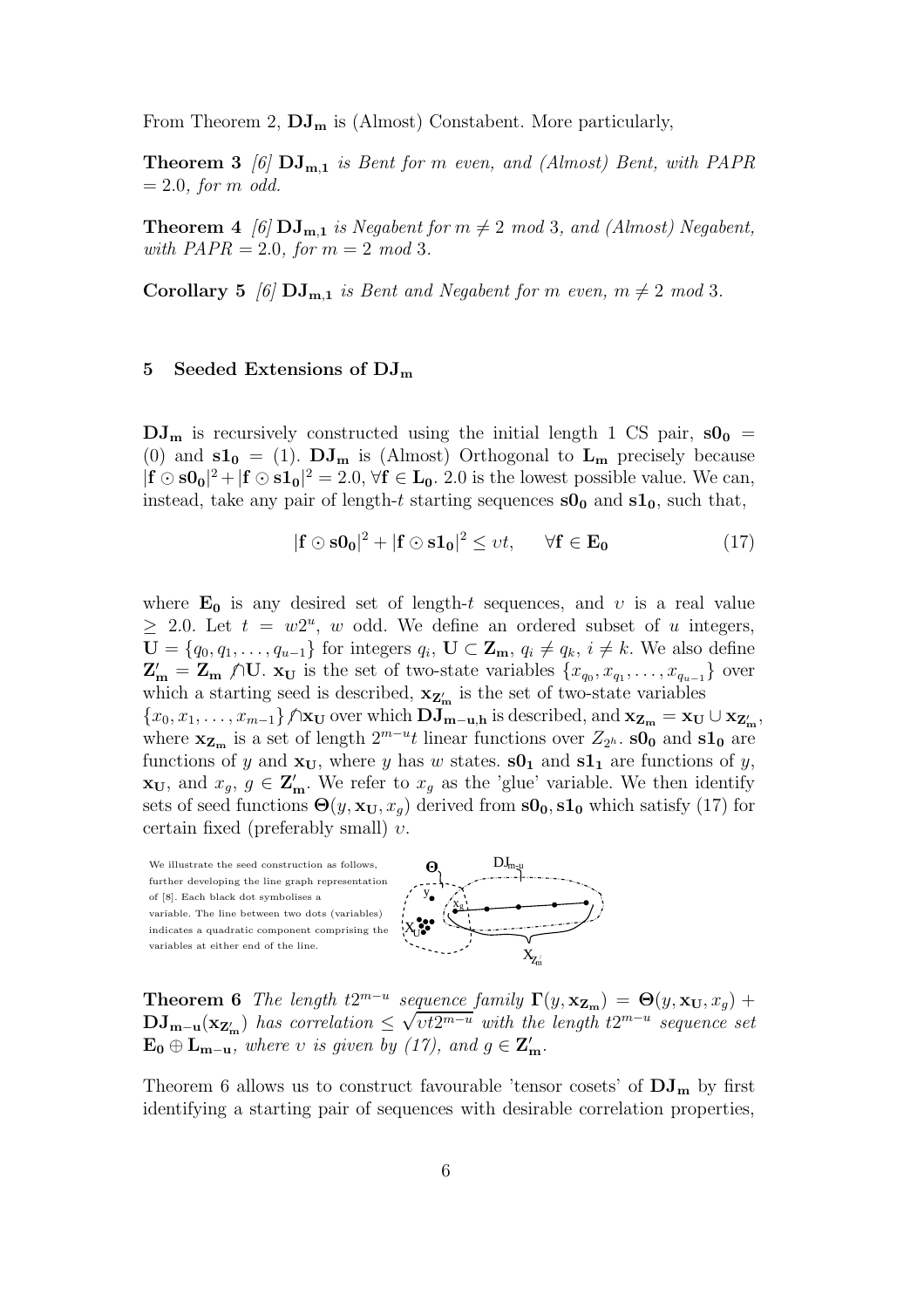i.e. a pair which satisfy (17) for small v, and where  $\mathbf{E_0}$  may be, say,  $\mathbf{F1_u}$ ,  $\mathbf{Fm_u}$ ,  $L_{u}$ , or something else. We don't consider  $\Theta$  which are, themselves, line graph extensions of smaller seeds,  $\Theta'$ , i.e.  $\Theta$  satisfying the following degenerate form are forbidden:  $\Theta(y, \mathbf{x_U}, x_g) = \Theta'(y, \mathbf{x_U'}, x_a) + x_a x_b + x_b x_c + \ldots + x_q x_g$ , for some  $a, b, c, \ldots, q, g \notin U'$  but  $\in U$ . We identify tensor symmetries leaving PAPR invariant. The symmetry depends on  $E_0$ .

**Lemma 7** If  $\mathbf{E_0} = \mathbf{F} \mathbf{u_u}$  the PAPR associated with Rudin-Shapiro extensions of a specific  $\Theta(y, \mathbf{x_U}, x_q)$  is invariant for all possible choices and orderings of U where  $|U| = u$  is fixed by  $\Theta$ .

We now give a few example constructions which all follow from Theorem 6, coupled with Theorems 3 and 4.

Corollary 8<sup>2</sup> Let  $\mathbf{s0}_0(\mathbf{x}_U)$  and  $\mathbf{s1}_0(\mathbf{x}_U)$  be any two length  $t = 2^u$  Bent Functions in u variables over  $Z_2$ , where u is even. Then  $\Gamma(\mathbf{x}_{\mathbf{Z}_{\mathbf{m}}})$  comprises (Almost) Bent functions, and when  $h = 1$ , comprises Bent functions for  $m - u$ even and functions with  $PAPR = 2.0$  under the HT for  $m - u$  odd.

Example 3: Let  $s0_0(x_U) = x_0x_1 + x_1x_2 + x_2x_3$ ,  $s1_0(x_U) = x_0x_1 + x_0x_2 + x_2x_3$  over  $Z_2$ .  $s0_0$ ,  $s1_0$  are in DJ<sub>4.1</sub> so both are Bent. However they do not form a complementary pair. By  $j = m - u$  applications of (8) over  $Z_{2h}$  with tensor permutation we can use these two sequences to generate the (Almost) Bent family,  $\Gamma(\mathbf{x_{Z_m}}) = 2^{h-1}(x_g(x_{q_1}x_{q_2} + x_{q_0}x_{q_2}) + x_{q_0}x_{q_1} + x_{q_1}x_{q_2} + x_{q_2}x_{q_3} +$  $\sum_{k=0}^{3} b_k x_{q_k} + 2^{h-1} \sum_{k=0}^{j-1} x_{r_k} x_{r_{k+1}} + \sum_{k=0}^{j-1} c_k x_{r_k} + d = \mathbf{\Theta}(\mathbf{x_U}, x_g) + \mathbf{DJ_{j,h}}(\mathbf{x_{Z'_m}})$ where  $\mathbf{U} = \{q_0, q_1, \ldots, q_{u-1}\}, \mathbf{Z}'_{m} = \{r_0, r_1, \ldots, r_{m-u-1}\}, q_i \neq q_k, r_i \neq r_k, i \neq k, b_k \in Z_2, c_k, d \in Z_{2^h},$  $g \in \mathbf{Z'_{m}}$ . By Lemma 7 PAPR invariance is achieved by all possible assignments of  $q_i, r_i$  to  $\mathbf{Z_m}$ . For  $h = 1$  $\Gamma(\mathbf{x}_{\mathbf{Z}_{\mathbf{m}}})$  is Bent for j even, and has PAPR = 2.0 under HT for j odd.

**Corollary 9** Let  $\mathbf{s0}_0(x)$  and  $\mathbf{s1}_0(x)$  be any two length  $t = 2^u$  Bent and Negabent Functions in u variables over  $Z_2$ , where u is even, and  $u \neq 2 \mod 3$ . Then  $\Gamma(\mathbf{x}_{\mathbf{Z}_{m}})$  comprises (Almost) Bent and (Almost) Negabent functions in  $m = u + j$  variables over  $Z_{2^h}$  and, when  $h = 1$ , comprises Bent and Negabent functions for  $j = 0 \mod 6$ .

Example 3 is also an example for Corollary 9. Corollaries 2 and 9 and a similar one for Negabent sequences allows us to 'seed' many more Bent, Negabent and Bent/Negabent sequences with degree higher than quadratic.

## 5.1 Families with Low PAPR Under all CDFTs

We now identify, computationally, sets of length-t sequence pairs over  $Z_2$ which, by the application of  $(8)$ , can be used to generate families of length

<sup>2</sup> This corollary has also recently been presented in Theorems 4 and 5 of [2], but not in the context of Rudin-Shapiro.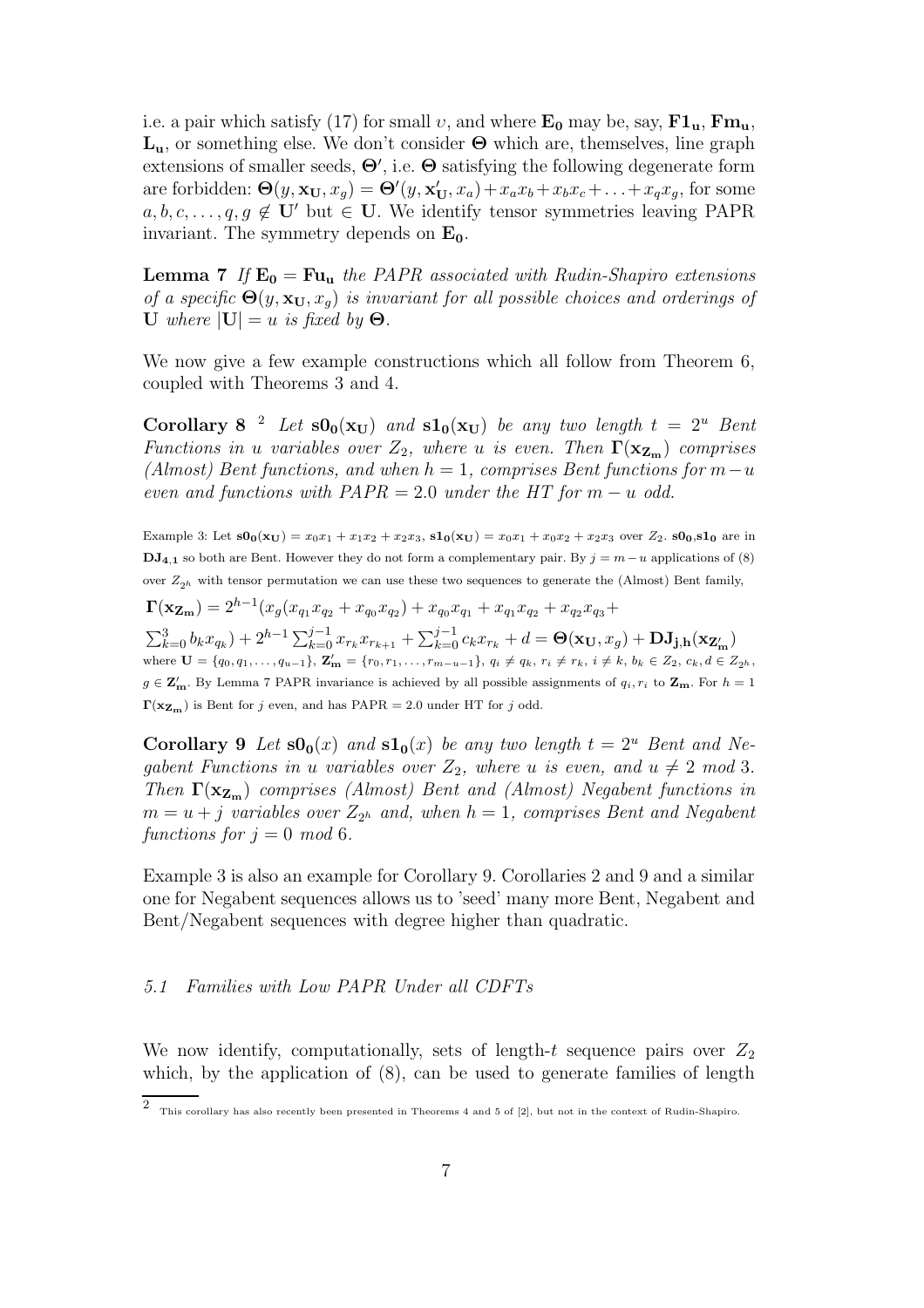$N = t2^{m-u}$  sequences over  $Z_{2^h}$  which have PAPR  $\leq v$  under all length-N CDFTs. In particular we find pairs of length  $t = 2<sup>u</sup>$ , and present sets of length  $2^m$  with PAPR  $\leq v \leq 4.0$  in Table 1. In [3,8] constructions are provided for quadratic cosets of RM $(1, m)$  with PAPR upper bounds  $\leq 2^k$ ,  $k \geq 1$  under all length-N CDFTs. The seeded constructions of this paper further refine these PAPR upper bounds to include non-powers-of-two. We also present low PAPR constructions not covered in [3,8].

**Corollary 10** Let  $\mathbf{s0}_0$  and  $\mathbf{s1}_0$  be length  $t = 2^u$  binary sequences whose onedimensional Fourier power spectrum sum is found, computationally, to have a maximum = vt. Then the set of length  $2^m$  sequences over  $Z_{2^h}$ , constructed from  $s0_0$ ,  $s1_0$ , has one-dimensional Fourier PAPR  $\leq v$ . Table 1 shows such sets for  $u = 0, 1, 2$  and  $\mathbf{U} \subset \{0, 1, 2, 3, 4\}$ , for cases  $v \leq 4.0^{-3}$ .

For the CHT examples previously discussed all choices and orderings of seed variables leave PAPR invariant (Lemma 7). In the case of CDFT PAPR, Lemma 7 does not hold. However tensor shifts of variables do leave PAPR invariant. This leads us to modify our definition as follows. U is now the ordered subset of u integers,  $\mathbf{U} = \{z + q_0, z + q_1, \ldots, z + q_{u-1}\}\$ for integers  $z, q_i$ such that  $\mathbf{U} \subset \mathbf{Z}_{\mathbf{m}}$  and  $q_i < q_{i+1}$ .

**Lemma 11** If  $E_0 = F1_u$  then the PAPR associated with Rudin-Shapiro extensions of a specific  $\Theta(y, \mathbf{x_U}, x_q)$  is invariant for all possible shifts of U, i.e.  $for\ all\ possible\ values\ of\ z,\ given\ fixed\ q_i.$ 

For example, it is found, computationally, that the normalised sum of the power spectrums of  $s0_0 = x_0x_1+x_1+x_0$ , and  $s1_0 = x_0x_1$  under the continuous one-dimensional Fourier Transform has a maximum of 3.5396. Here is the complete set having  $PAPR \leq 3.5396$ ,

$$
\mathbf{a}_a \mathbf{\Gamma}^1 = \mathbf{a}_a \mathbf{\Theta}(\mathbf{x}_U, x_g) + \mathbf{D} \mathbf{J}_{m-u,h}(\mathbf{x}_{\mathbf{Z}'_m}), \qquad \mathbf{U} = \{z, z+1\}, g \in \mathbf{Z}'_m
$$
  
\n
$$
\mathbf{a}_a \mathbf{\Theta}(p, q, \tau) = 2^{h-1} (pq + \tau(q+p) + b_1 q + b_0 p),
$$
  
\nwhere  $b_0, b_1 \in \{0, 1\}, \qquad x_i \in Z_{2^h}, \forall i$  (18)

The e of  $_{e}\Gamma^{s_0}$  and  $_{e}\Theta$  is an arbitrary categorisation label for the specific seed, and the  $s_i$  of  $e^{\Gamma^{s_0,s_1,...,s_{u-2}}}$  describe the tensor-shift-invariant pattern of variable indices, where  $s_{i-1} = q_i - q_{i-1}$ . For instance, for our example  $\mathbf{a_i} \mathbf{\Gamma}^1$ , we could choose  $\mathbf{U} = \{2, 3\}$ , where the seed is built from the ANF form  $_{3a}\Theta$ , e.g. the ANF form  $x_2x_0 + x_3x_0 + x_2x_3 + x_2 + x_1x_5 + x_5x_4 + x_4x_0 + x_1 + 1$  has a PAPR  $\leq$  3.5396, where we have constructed our seed over  $x_2$ ,  $x_3$ , and  $x_0$ , 'attached' the line graph  $x_1x_5 + x_5x_4 + x_4x_0$  to it, connecting at  $x_q = x_0$ , and added the linear term  $x_1$ . The following set has PAPR  $\leq 3.8570$ ,

<sup>3</sup> further results for  $u = 3$  can be found in [7]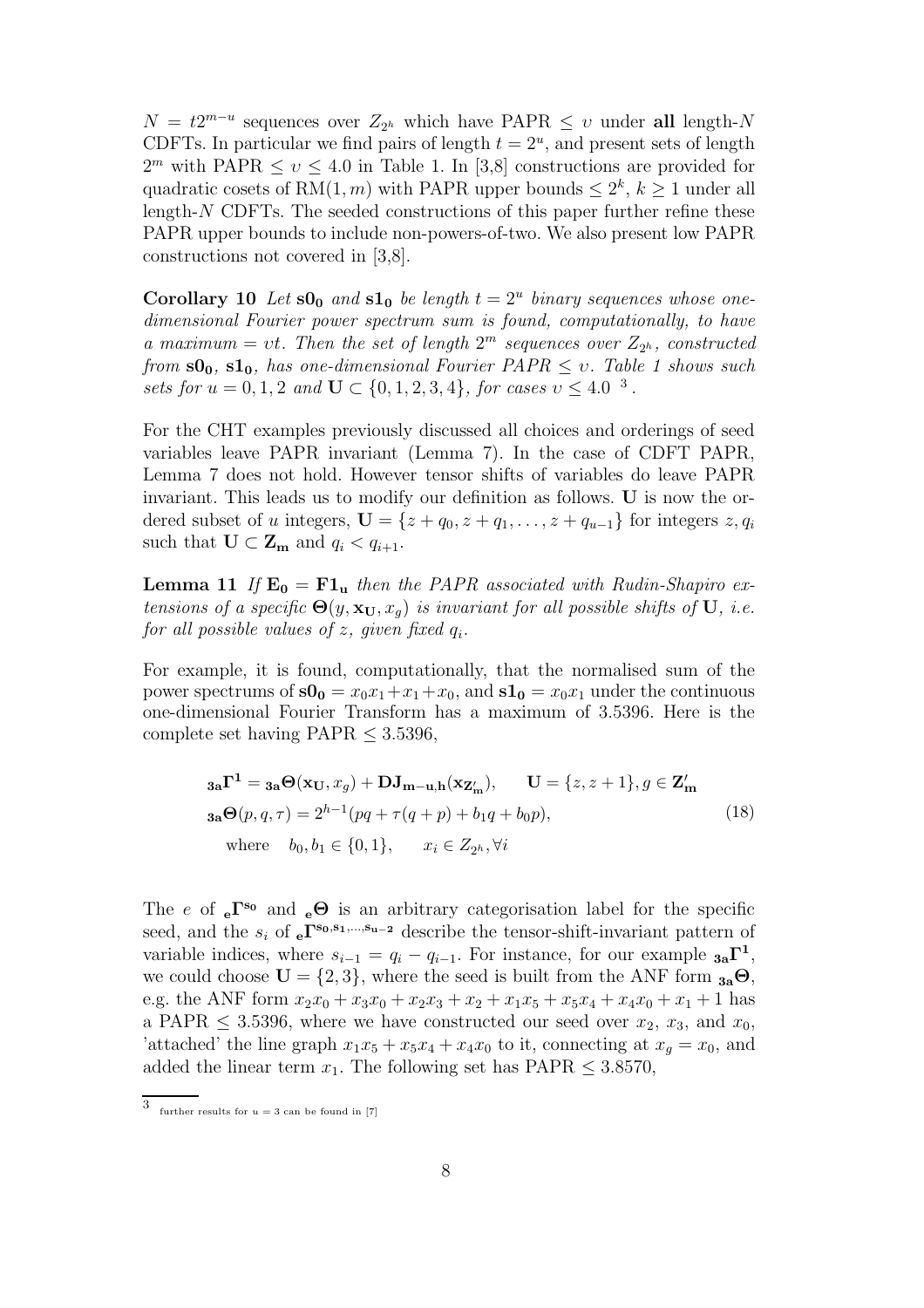$\mathbf{3a\Gamma}^2 = \mathbf{3a\Theta}(\mathbf{x_U}, x_g) + \mathbf{DJ_{m-u,h}}(\mathbf{x_{Z'_m}}), \qquad \mathbf{U} = \{z, z + 2\}, g \in \mathbf{Z'_m}$  $a_{3a}\Gamma^2$  has exactly the same algebraic structure as  $a_{3a}\Gamma^1$ , but  $a_{3a}\Theta$  is, instead, constructed over  $x_0, x_2, x_g$ . Sets  $a_n \Gamma^s$  are quadratic sets so, when  $h = 1$ , the union of the sets  $_{3a}\Gamma^s$  with  $DJ_{m,1}$  is a set of binary quadratic forms, so retains minimum Hamming distance of  $2^{m-2}$ . Table 1 shows  $\Gamma$ -sets using 1,2,3-variable seeds with  $PAPR \leq 4.0$ . We also use reversal symmetry to halve the number of inequivalent representatives for some  $\Gamma$  sets, (indicated by 'with R').  $_1\Gamma$  of Table 1 is an alternative derivation for a complementary set of size 4. The size of each **Γ**-set is also shown in Table 1, relative to the size, D, of  $\mathbf{DJ}_{m,h}$ .

Table 1

|                                                                                                         |                                                                          | $-$ , $-$ , $\sim$ |                                                                           |
|---------------------------------------------------------------------------------------------------------|--------------------------------------------------------------------------|--------------------|---------------------------------------------------------------------------|
| г                                                                                                       | $\frac{\Theta(x_g)}{2^{h-1}} = \frac{\Theta(\tau)}{2^{h-1}}$             | $\upsilon$         | $ \Gamma $                                                                |
| ${}_{0}\Gamma$                                                                                          | $\mathbf{0}$                                                             | 2.0000             | D                                                                         |
| г                                                                                                       | $\frac{\Theta(x_z, x_g)}{2^{h-1}} = \frac{\Theta(p, \tau)}{2^{h-1}}$     | $\upsilon$         | $ \Gamma $                                                                |
| $1^{\Gamma}$                                                                                            | $b_0 p$                                                                  | 4.0000             | $2^{1-h}D$                                                                |
| $\Gamma$                                                                                                | $\frac{\Theta(\mathbf{x_U}, x_g)}{2h-1} = \frac{\Theta(p,q,\tau)}{2h-1}$ | $\upsilon$         | $ \Gamma $                                                                |
| $2^{\Gamma^1}$                                                                                          | $pq\tau+$                                                                | 3.0000             | $\frac{2^{3-2h}}{m}D$                                                     |
|                                                                                                         | ${pq + q, q} + b_0 p$ with R                                             |                    |                                                                           |
| $_3\Gamma^1$                                                                                            | $pq + b_1q + b_0p$                                                       | 3.5396             | $\frac{2^{2}-2h}{m}D$                                                     |
| $_{3\mathrm{a}}\Gamma^{1}$                                                                              | $pq + \tau(q+p) + b_1q + b_0p$                                           | 3.5396             | $\frac{2^{2-2h}}{m}D$                                                     |
| $3^{\Gamma^2}$                                                                                          |                                                                          | 3.8570             | $\frac{2^{2-2h}(m-2)}{m(m-1)}D$                                           |
| $_{3a}\Gamma^2$                                                                                         |                                                                          | 3.8570             |                                                                           |
| $\boldsymbol{3\Gamma}^3$                                                                                |                                                                          | 3.9622             | $\frac{\frac{2^{2-2h} (m-2)}{m(m-1)} D}{\frac{2^{2-2h} (m-3)}{m(m-1)} D}$ |
| $_{3a}\Gamma^3$                                                                                         |                                                                          | 3.9622             | $2^{2-2h(m-3)}D$                                                          |
| $\mathrm{s} \Gamma^4$                                                                                   |                                                                          | 3.9904             | $\frac{m(m-1)}{2^{2-2h}(m-4)}D$<br>$\frac{m(m-1)}{m(m-1)}$                |
| $_{3a}\Gamma^4$                                                                                         |                                                                          | 3.9904             | $\frac{2^{2-2h} (m-4)}{m(m-1)} D$                                         |
| $_3\Gamma^5$                                                                                            |                                                                          | 3.9976             | $\frac{2^{2-2h}(m-5)}{m(m-1)}D$                                           |
| $_{3a}\Gamma ^{5}$                                                                                      |                                                                          | 3.9976             | $\frac{m}{2^{2-2h} (m-5)} D$<br>$m(m-1)$                                  |
| $4\Gamma^1$                                                                                             | $\tau(p+q) + b_1q + b_0p$                                                | 4.0000             | $\frac{1}{2^{2-2h}}D$                                                     |
| $\,4\Gamma^2$                                                                                           |                                                                          | 4.0000             | $\frac{2^{2-2h} (m-2)}{m(m-1)}D$                                          |
| $\,4\Gamma^3$                                                                                           |                                                                          | 4.0000             |                                                                           |
| $\,4\Gamma^4$                                                                                           |                                                                          | 4.0000             | $\frac{\frac{2^{2-2h} (m-3)}{m(m-1)} D}{\frac{2^{2-2h} (m-4)}{m(m-1)} D}$ |
| $4\Gamma^5$                                                                                             |                                                                          | 4.0000             | $\frac{2^{2-2h}(m-5)}{2}D$<br>$m(m-1)$                                    |
| $D =  \mathbf{DJ_{m,h}}  = \left(\frac{m!}{2}\right)2^{\overline{h(m+1)}}$<br>$b_0, b_1 \in \{0, 1\},\$ |                                                                          |                    |                                                                           |

# 6 Discussion and Conclusions

We have shown that Golay-Davis-Jedwab Complementary Sequences,  $DJ_m$ , are (Almost) Orthogonal to the set  $L_m$  of all linear functions in m binary variables. We identified two sets of transforms, namely the one-dimensional Consta-Discrete Fourier Transforms, and m-dimensional Constahadamard Transforms, both of whose rows are from  $L_m$ . Using the Rudin-Shapiro construction we identified many seeds from which to construct infinite sequence families